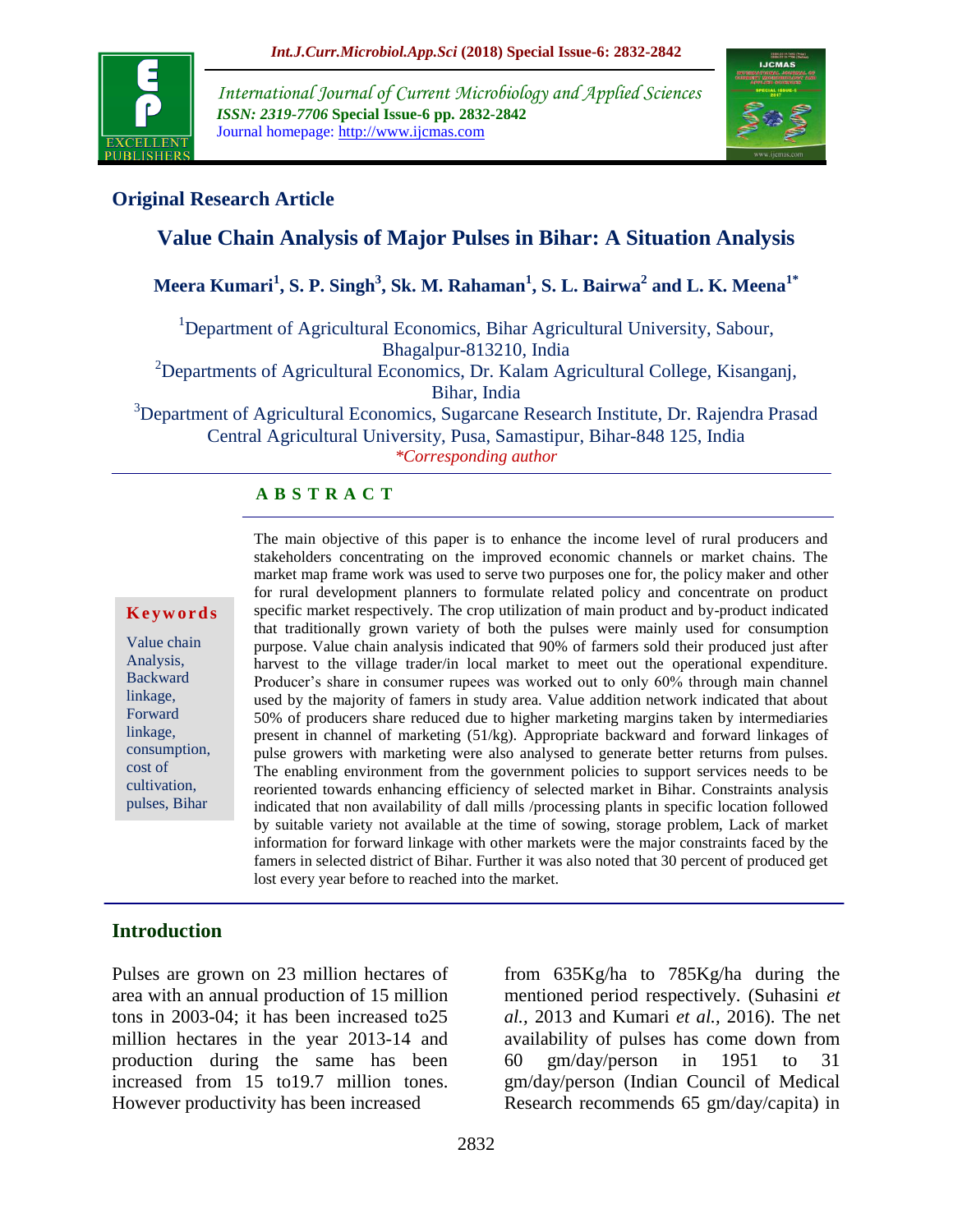2008. The requirement of pulses will continue to increase in future mainly due to ever increasing population and preference for pulses as the cheapest source of dietary protein. Our prime Minister call for second green revolution of the country with emphasis on enhancement of pulse production to ensure food and nutritional security of people also founds the Bihar is most suitable for it.

Despite of these, pulse crops got major setback in Bihar and its area declined from6913 thousand hectares in 2003-04 to 500thousand hectare in the year 2013-14. It produces 522 thousand tonnes of pulses during2013-14 (Govt. of Bihar 2014).This is only 4% of pulse production of the country. However the productivity has been increased from 814 Kg/ha to 1044 Kg/ha, which is higher than the national average. Among pulse crop grown in Bihar Lentil is the only pulse crop whose cropped area increased by 20,000 hectares. Particular reference to major pulses like chickpea and pigeon pea in Bihar, the area and production of both the pulses has been declined, due to growing popularity and public policy emphasis on Rice-Wheat system (Anonymous, 2012). It has been noted that the area under pigeon pea declined over the year by 35 percent and that of chickpea and lathayrus each by about 60 percent (Kumari et. al., 2016 & Salam, et. al., 2013). It was estimated about 22 thousand hectare area of pigeon pea and 42 thousand metric tons production in 2012-13 and its productivity was about 1901Kg/ha. (DES, 2015) It indicates state has huge potential in pulse production. But as for marketing is concerned there is lack of established dal mils in the area dealing with large scale (Kumari et.al. 2016).Market matter to the rural poor. It is increasingly realised that in tackling poverty market related issues including access to information, institution,

and linkage with trade rule are vital condition. Failure to address these issues means that the benefits of other developments threaten to bypass the rural poor. This study will argue that effort to secure, to improve the income of poor rural producers and workers are best pursued through concentrating on the improved overall performance of specific economic channels or market chains. The market map frame work is intended to serve two purposes one for, the policy maker and rural development planners. The maps will also illustrate costs, secondary services required to each stage, critical constraints faced during marketing as well as for value addition at each stages and the relative clout of players along with value chain.

### **Materials and Methods**

The study was conducted in the Bhagalpur district of Bihar. The stratified random sampling method was used for selection of farmers; and snowball sampling method for other stakeholders. Primary data were collected in 2015-16 from the farmers using semi structured questionnaire and in close interaction with various stakeholders as much as 20Wholesaler, 20 retailers, 20 village trader & a total of 135 farmers were interviewed to understand the value chain. The analysis of data started from cost of production data to compilation, from various producers involved in the cultivation of pulses. Figures used in the analysis were the estimates of the representative sample of farmers adopting advanced technology of farming (improved seed, fertilizers and pesticides) compared it with those farmers who were cultivating pulses without adopting the advanced technology. Other costs (transport, handling, etc.) are the expenses actually incurred across the value chain. The value added at each financial transaction in the chain has been constructed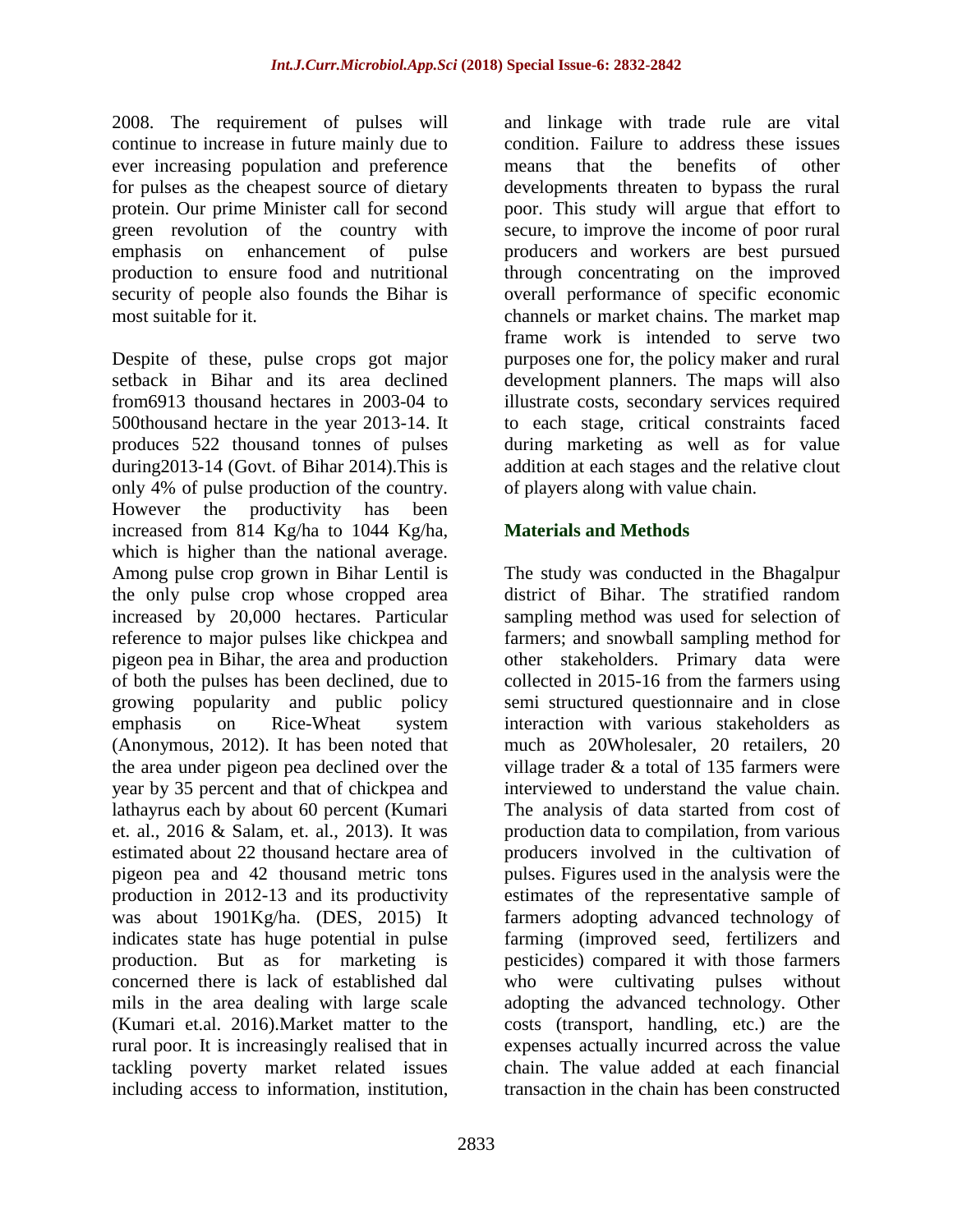from the difference in its value (in terms of  $Rs/kg$ ).

### **Value chain Analysis**

A value chain is a sequence of related business activities (functions) from provision of specific inputs for a particular product to primary production, transformation and marketing, up to the final sale of a particular product to the consumer (GTZ ValueLinks, 2008). It also includes the number of intermediaries performing different functions, like producers, processors, traders and distributors of a particular product linked by a channel through which the product passes from primary producers to the end consumers. Thus, value chain actors, responsible for movement of materials, information and/or services, share an interest in the end-product was considered for analysis, because changes in the end-market affect them both collectively and simultaneously.

# **Mapping**

Mapping is a central element of value chain analysis. It has been used to show the flow of produce from producer to ultimate consumers. The maps can also illustrate costs, value addition at each stage, secondary services important to each stage, critical constraints, and the relative clout of players along a value chain. It is made up of following three inter-linked components: (1) Value chain actors (farmers, dealers, distributors, etc.) (2) Enabling environment (infrastructure and policies, institutions and processes that shape the market Environment), and (3) Service providers (business or extension services that support the value chains' operations).

The data on physical infrastructure in mandis, monthly prices, corresponding

arrivals, and share of the markets (local as well as outside state), etc were collected directly from mandis. All major mandis trading in pulses i.e. Bhagalpur, siliguri and Patna had been covered by the survey for studying the trade channels and value chain mapping for major pulses in Bihar.

## **Results and Discussion**

Production performance of pulses in Bihar & India.

The area under pulses in Bihar indicated a declined rate but productivity of major pulses like chick pea and pigeon pea over the year shown an increased or somewhat stable over the year (fig-1and 2).Which is an indicative of potentiality of both major pulses production in the state, by and large predominated by cereal- based cropping systems.

However the area under chickpea in India shown an increasing trend due to the fact that some of state has gained area under the chickpea. But its productivity was lower than that of our state. Further it was also observed that drastic changes in area, and productivity of chick pea has been increased from 2008 to 2013.The main reason behind this was due to improved variety demonstration trial under TL-2 project did well in some state.

The other major pulses were pigeon pea, constituted about 12 to 13% in the rainy season cropped area. The area under arhar in Bihar was declined by -1.51percent during the period and was statistically significant at 1 percent level of significance. The productivity of arhar had shown positive growth rate at state level. In the year 2012- 13 there was a drastic change in yield of arhar had been observed indicated in figure. It may be noted that growth in yield of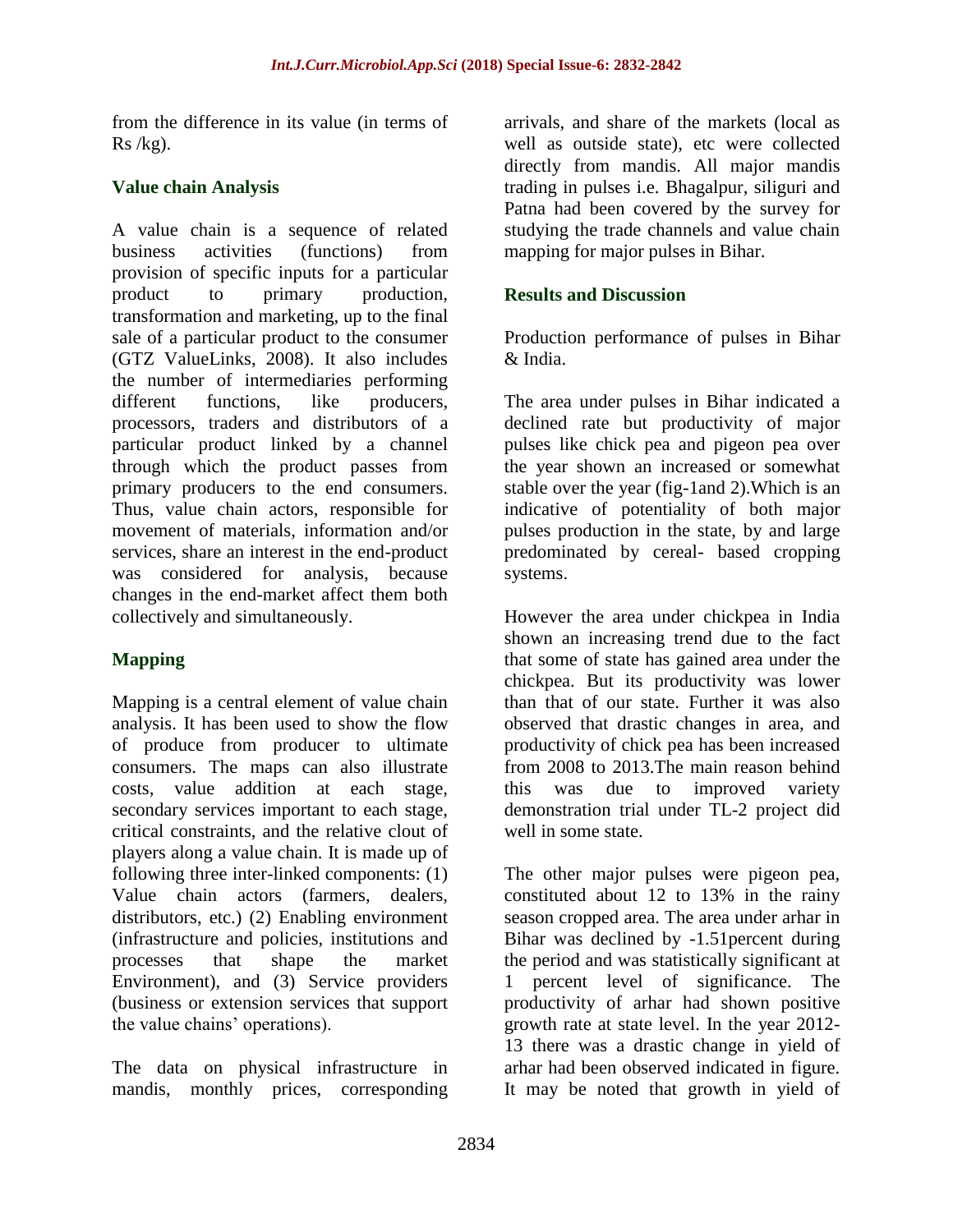major pulses in Bihar were more stable than other states and therefore, the study assumes significant importance for the sector as whole. It clearly reveals that pulses were neglected crop in the study districts and farmers were excessive dependence on Rice. The main reasons expressed by the respondents for the cultivation of rice were that, it is stable crop fetches higher yield and is best suited to their marginal lands. Despite of the fact that pigeon pea requires lowinput and restore the soil fertility, farmers were reluctant to cultivate rice only in rainy season. That is why majority of area under pigeon pea were on bund despite of fetching higher income without using any fertilizer and other nutrient for their growth.

### **Economic analysis of chickpea& pigeonpea cultivation in Bihar**

Economic analysis of identified crops is very important to understand the comparative advantage of major crop grown by the farmers.

It could be observed from the graph that total cost of Rs.15392 /ha and Rs. 19280 was spent on cultivation of traditional and improved variety of chickpea respectively in selected district of Bihar. It may further reveal that cost of cultivation associated with improved variety was comparatively more than that of local variety, mainly due to fact that farmer were using own seed for local variety and purchased seed for improved variety. The estimated net return was Rs9388/ha in sample village for local varieties and Rs.19520 for improved varieties respectively. Comparative cost and benefit analysis indicated that pulses crop are more remunerative as benefit cost (1.6) ratio for local and for improved varieties it was estimated higher in Bhagalpur (2.01). It means improved varieties given to farmer were found more suitable in Bhagalpur

districts. Results are supported by the findings of Kumari *et al., (*2015). However for pigeon-pea the estimated cost and return shown in graph indicated that total cost incurred in cultivation of pigeon pea for local as well improved cultivars were almost same as Rs14500 and Rs14700 respectively. However due to difference in price of improved variety the estimated gross return was Rs 32512 and Rs 42240 respectively for local and improved variety.

### **Value Chain Actors**

# **Seed Producing Agencies**

New varieties are developed by the ICAR research Station and ICRISAT patancheru, trial at farmer fields and research station in Bihar. There are large numbers of farmers who was still growing traditional varieties of pulses. Therefore; there is enough scope for expansion of newly improved variety suiting to local environment in Bihar.

# **Input Suppliers**

Input suppliers include fertilizer and agrichemical companies, government distributors. Small wholesalers (dealers)/retailers (distributors), and even smaller retail shops that sell small quantities of seed, fertilizer and pesticide to farmers. Pesticides are used for, storage and seed treatment and fertilizer application was almost negligible in selected district of Bihar for pulse cultivation.

### **Government Distributors**/ **Wholesalers/Distributors**

Some of the wholesalers also supply pesticides, fertilizers along with seeds directly to large farmers as well as to small retailers. They usually earn around 10-15 per cent margin on sale of pulse seed.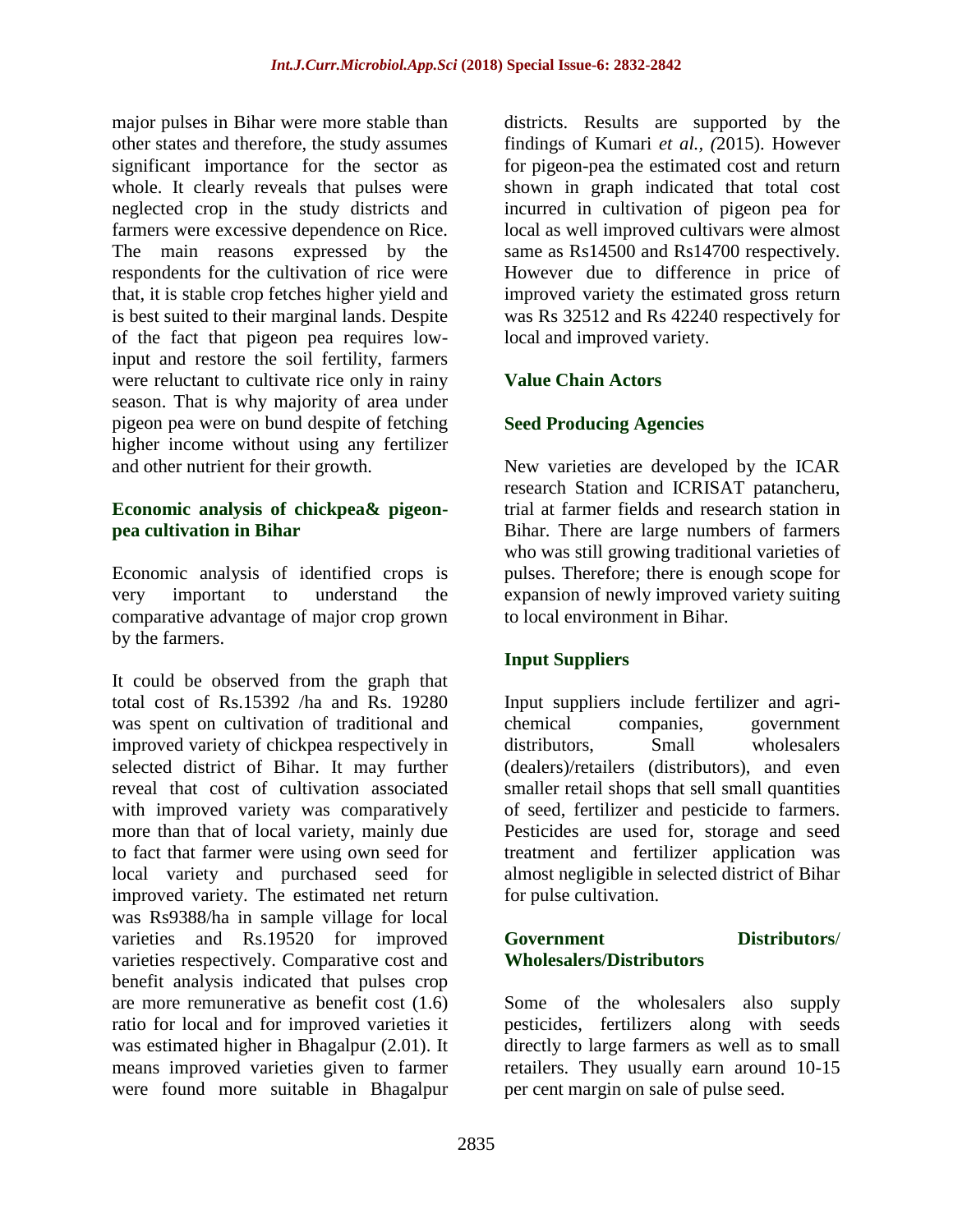### **Retailers/Dealers**

Input retailers operate small shops in the villages/ local market. They buy seeds and other inputs from the wholesalers. They earn usually a margin of 20-30 per cent on sale of seed.

Due to repeal of APMC in Bihar huge no of intermediaries were involved in marketing of major pulses in Bihar.

### **Producers-Farmers**

Most of the farmers have been practising the same crop rotation pattern of rice and wheat on the same fields for years rather than alternating with other crops. Smallholder farmers used the grain for family consumption, and the surplus is sold in the nearby market /primary market.

### **The Enabling Environment**

The enabling environment consists of critical factors that shape the value chain ecosystem and operating conditions. These "enabling environment "factors are created by organizations (national and local authorities, research agencies etc.), and institutions (policies, regulations and practices) that are beyond the direct control of economic actors in the value chain.

The purpose of charting this enabling environment was to understand the factors that affect the entire value chain and to examine the powers and interests that are driving the change.

Under this due to prevailing practice of unorganised /unregulated markets, not a single product specific market of specific commodities, like whole pulses, dall mill, besan and sattu markets were available so far in Bihar

### **Service Providers**

#### **Business and Extension Services**

In most effective value chains, the actors who actually form the chain (i.e. transact the main product) are supported by business and extension services from other enterprises and support the organizations catering different needs such as input supplies (seeds, fertilizers, irrigation, etc.), market information (prices, trends, buyers, and suppliers), financial services (such as credit, savings or insurance), transport and logistics, etc. There is a consistent need for all the chain actors to access these services timely and efficiently. The Market Map framework is concerned with mapping these services that support, or could potentially support, the value chain's overall efficiency.

### **Services involved in value chain analysis of pulses in selected district of Bihar**

Main services started from input supplier, Farmers of selected district they get input from the local input dealers. But due to lack of market information seed replacement rate in these villages were low i.e. only 10 percent of farmers replaced seed every year, remaining 90 percent of farmers used their own seed for the purpose of production.

Under the enabling environment finance policy, business regulation, land policy, trade standards, quality assessment institution like BAU etc. are the main services provider needed to involve more for effective functioning of value chain.

However main services involved while transaction of pulses in Bihar were control and support, packaging, marketing, storage, processing and finally move the commodity through different identified channels of marketing.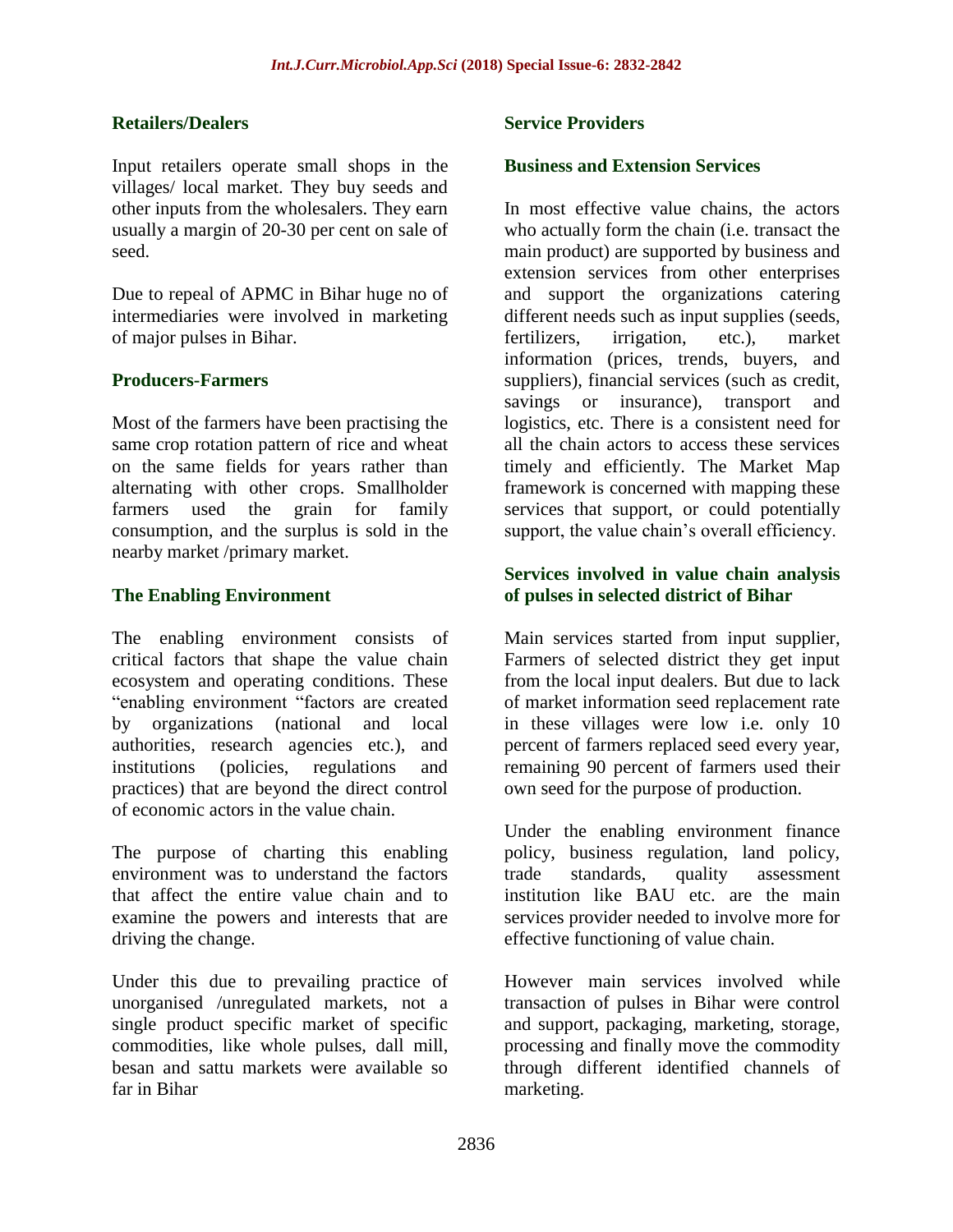

**Table.1** Area and yield of chickpea in Bihar (2001-2014)





### **Table.2** Area and yield of chickpea in India (2001-2014)

*Source: Directorate of Economics &Statistics, Govt. of Bihar (compiled by the Author)*





*Source: Directorate of Economics &Statistics, govt. Of Bihar, (compiled by the Author)*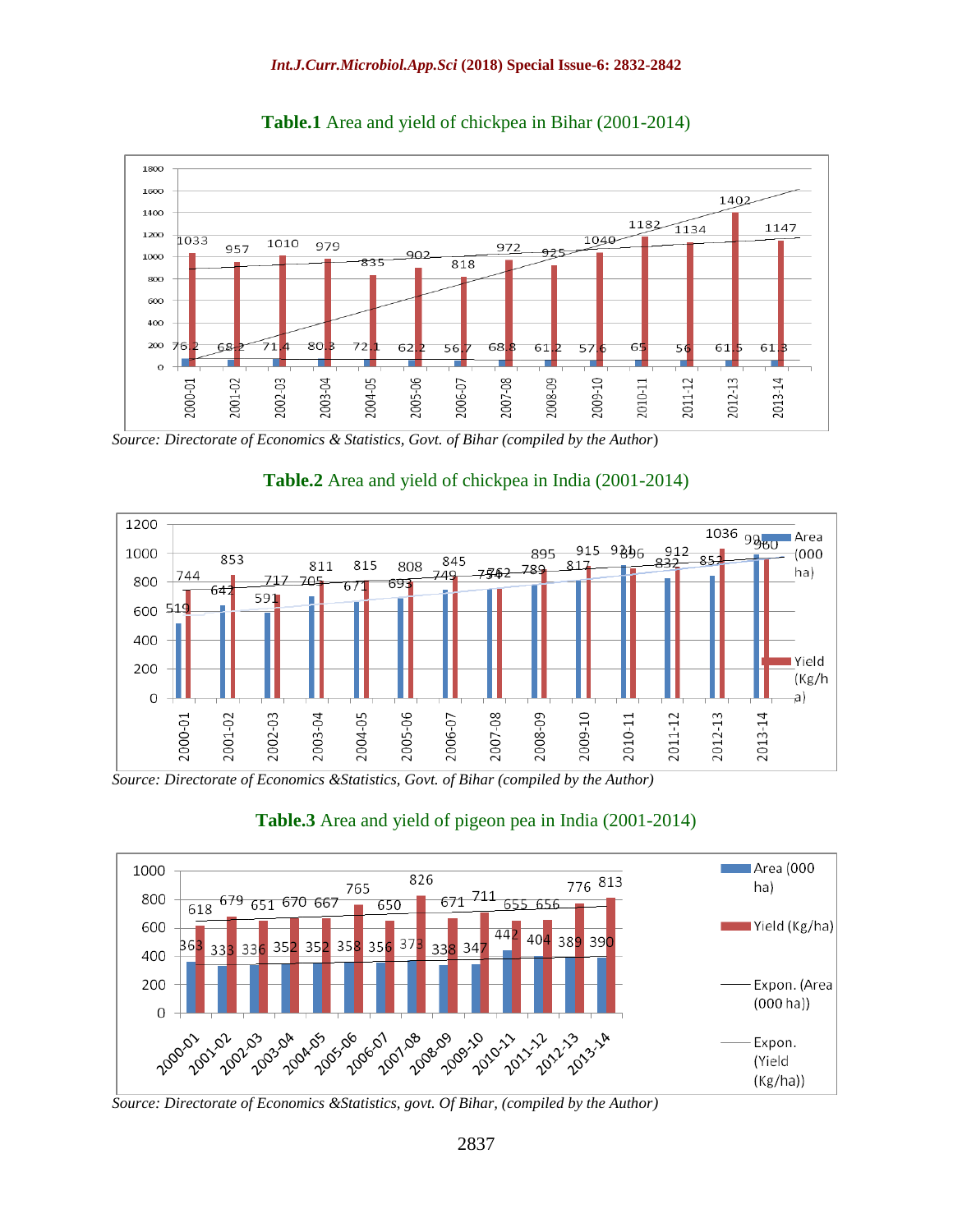

**Table.4** Area and yield of pigeon pea in Bihar (2001-2014)

*Source: Directorate of Economics &Statistics, Govt. of Bihar, (compiled by the Author)*



# **Table.5** Economic analysis of chickpea in selected district of Bihar

*Source: Directorate of Economics & Statistics, Govt. of Bihar (compiled by the Author)*



### **Table.6** Economic analysis of pigeon-pea in selected district of Bihar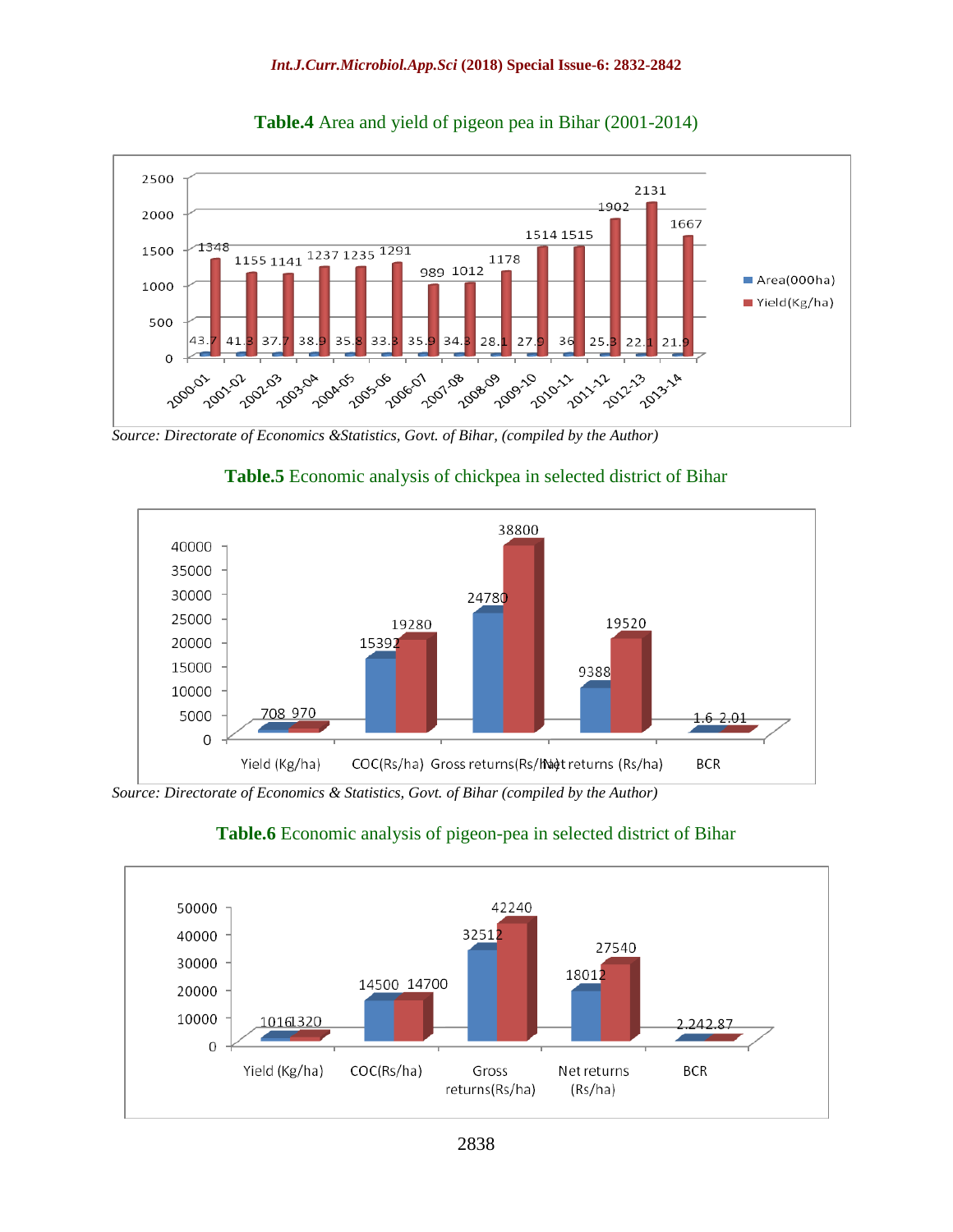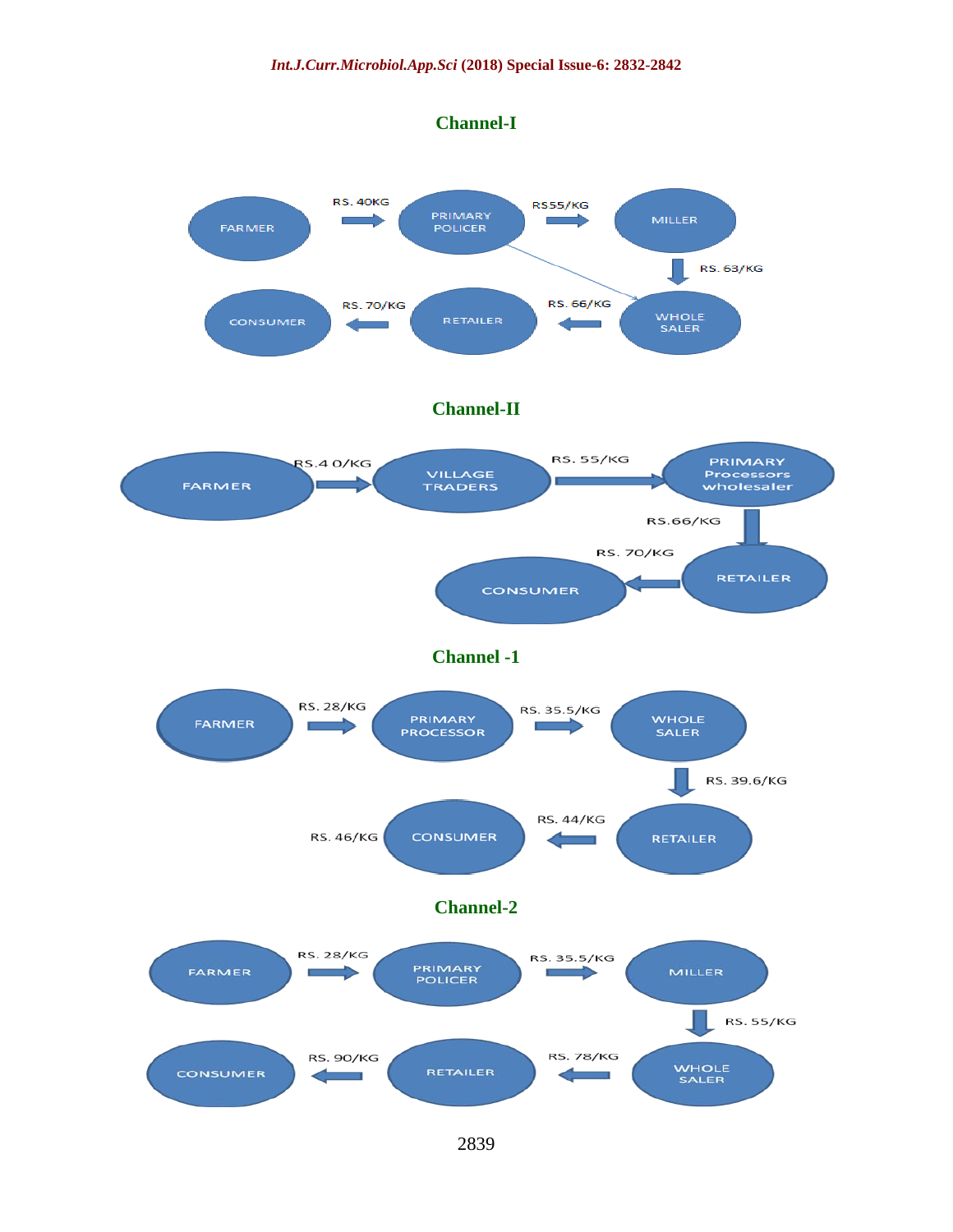| <b>Network 1(daal)</b>                                                        | <b>Network 2(sattu)</b>                  |
|-------------------------------------------------------------------------------|------------------------------------------|
| Producers share in consumer rupees was Producers share in consumer rupees was |                                          |
| estimated as 68.86 percent                                                    | estimated as 31.11 percent               |
| Marketing cost was Rs5.05/Kg                                                  | Marketing cost was estimated Rs10.97 /Kg |
| Marketing margin was 12.95/Kg                                                 | Marketing margin was Rs51/Kg             |
| Total cost was Rs 18/Kg                                                       | Total cost was Rs62/Kg                   |

### **Services involved in value chain analysis of pulses in selected district of Bihar**

*Source: Calculated from the network-1 & 2*

The total surpluses available with the farmers were not traded in the state, 80- 85 per cent of produce traded outside the state i.e. to Siliguri& Kolkata for value addition. Traders import pulses from MP and Maharashtra also.

The prevalent channels followed in selected districts of Bihar for transaction of, whole pulses, Dall, and sattu are given below.

Producer – Village Trader – Dall Miller – Wholesaler – Retailer – Consumer,

Producer – Dall Miller - Retailer - Consumer,

Producer – Wholesaler – Dall Miller - Retailer –Consumer

Producers share in consumer's rupees of pigeon pea in selected district of Bihar indicated that farmers received only Rs 40/kg for their whole grain followed by the primary polisher whose main work was only to polish the dall, taking Rs 15 /kg for transaction.

However from miller to consumer the marketing margin varied from Rs 11-17 at subsequent stages of marketing. If primary producer assume the function of village trader one can reduce the margin of seven rupees per kilogram during the transaction of daal. As pigeon pea has not much alternatives uses like chickpea.

Figures indicated the main channel through which major pulses in Bihar passes from producer to ultimate consumers. However for chickpea its value-chain network for whole grain to daal, sattu and besan has been analysed and presented in the table -

It could be observed that in value addition the cost incurred was just double to the whole grain in processing the daal through the identified channels -1, and producers share was reduced to half i.e. 31 percent followed by margin taken by intermediaries' was3-4 times more in network two. (Kumari *et al.,* 2016)

It could also be seen that due to unavailability of processing machine at large in Bihar, commission agent were taking huge amount of margin of Rs of 51/kg involved in the processing of sattu and besan. The cost of marketing from these identified channel were estimated as Rs 11 which is double of the network- one i.e. network identified for marketing/processing of dall. The total cost of marketing of daal was estimated as Rs 18 and for sattu it was Rs62. Hence, Producer's share in consumer's rupees was estimated only 32 percent in channel –II and 68.86 percent –I, respectively. Therefore market is said to be more efficient market whose producers share in consumer's rupees will be more. It may be concluded that due to value addition the total cost of marketing and share of profit taken by the individual's presents in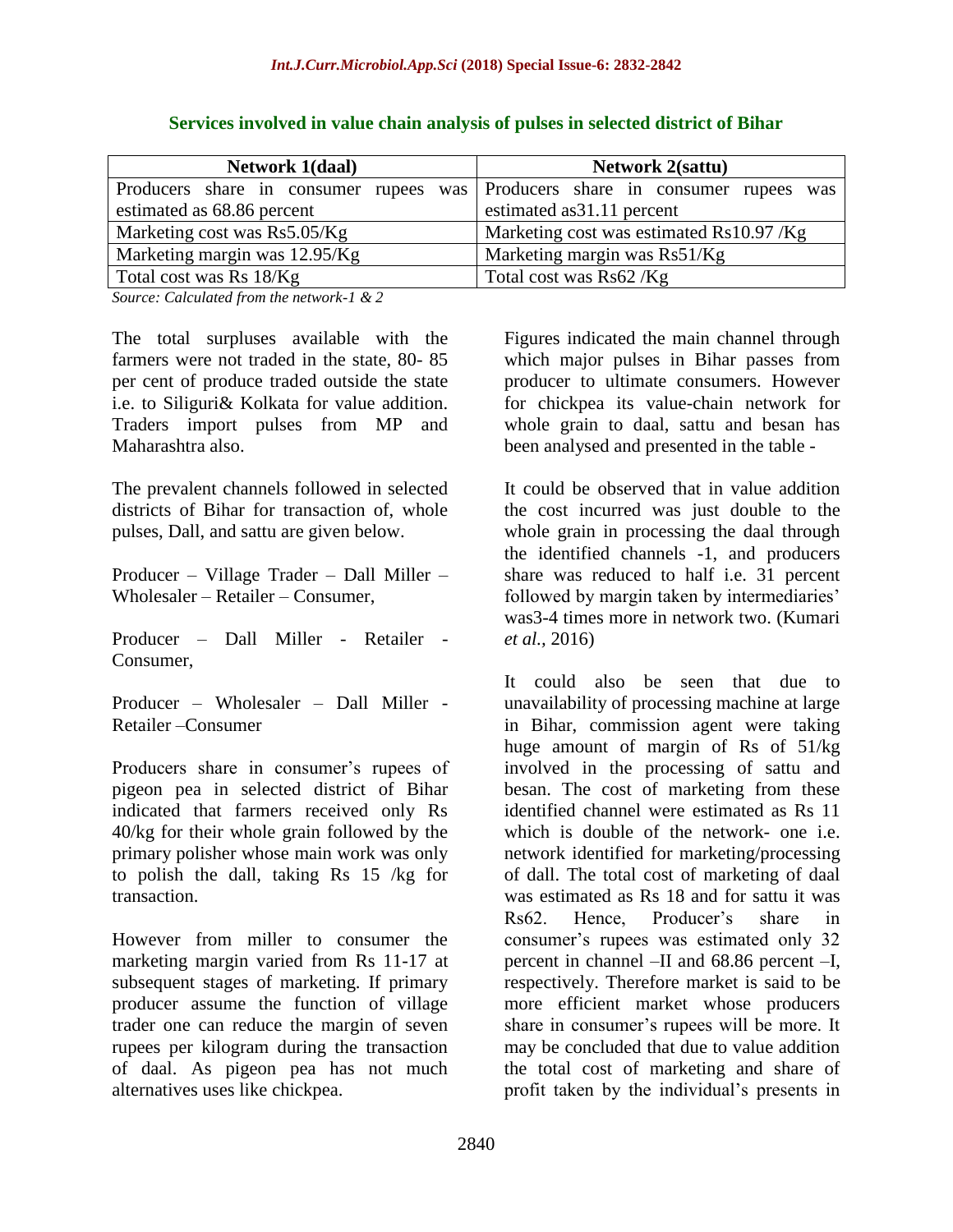the channels has been increasing as many as no of intermediaries increases. If these functions will be assumed by the producers itself as a processor, cost as well as margin of profit taken by the commission agent will spread and finally benefit will be go to the producers and consumers. Marketing of Pulses in Bihar go through a large supply chain which drives up the prices of consumers. This is generally due to large number of intermediaries present in the channels of marketing. Guy *et al.,* (2001) also found similar results in their study on pigeon pea production systems, utilization and marketing in semi-arid lands of Kenya.

It has been estimated that each middle men in the supply chain takes at least 1 to 2 % commissions on their sales. There is a good scope for pulses industry also that's why special attention in these areas needs to be exploring the technology for optimization of pulse production and develop the suitable marketing strategy in the study district and state as a whole. This will certainly helpful for accelerating the income of producer at some extent.

Bhagalpur and Banka has emerged as one of the most promising district in terms of pulses production in Bihar. However, performance of pulses in the Bihar state has been adversely affected by the non-price constraints. Despite of release of many improved cultivars by public institutions, the new pulse varieties have not been taken up by the farmers as enthusiastically as was expected. This may be due to inadequate facilitation of the promotional activities and weak horizontal linkages among research, extension and seed companies. It has been observed that public research institutions though have adequate R&D facilities, lack the marketing bent to popularize their products. The farmers have also felt that the improved varieties need huge capital

investment in terms of assured irrigation and fertilizer to respond to their potential. This has undermined the extent of adoption of improved seed with the probable consequent effect of high seed prices brought about by reduced economies of scale. There is need to harmonize existing laws and regulations besides ensuring good and stable producer prices; quality farm inputs and improved extension services. Public research institutions should also evolve measures to take their products to the growers, demonstrate the potential of the seeds developed and produce the seed materials adequately to fill the gap left open by the private players. Most importantly, is to develop the efficient and integrated pulse grain as well dall mill to drive the sector hand-in-hand with the other competitive crops. The growth and instability of pulses crop shows significant growth with respect to productivity however area and production over the period of time shown declining trend. Instead of depends upon only farming farmers can go for subsidiary agribusiness, "Mini dall mill" as well as processing of sattu is one of the good agribusiness opportunity in that area.

# **References**

- Barrett, C. (2008) Smallholder market participation: Concepts and evidence from Eastern and Southern Africa. *Food Policy,*  33(4): 299-317.
- Cuddy, J.D.A. and Della Valle, P.A. (1978) Measuring the instability of time series data, *Oxford Bulletin of Economics and Statistics,*  40 (1): 79-85.
- Directorate of Economics and Statistics (2010) *Agricultural Statistics at a Glance 2010*, Department of Agriculture and Cooperation, Ministry of Agriculture, Government of India, New Delhi.
- FAO STAT (2012) Statistical databases and data sets of the Food and Agriculture Organization of the United Nations. http://faostat.fao.org/default.aspx.